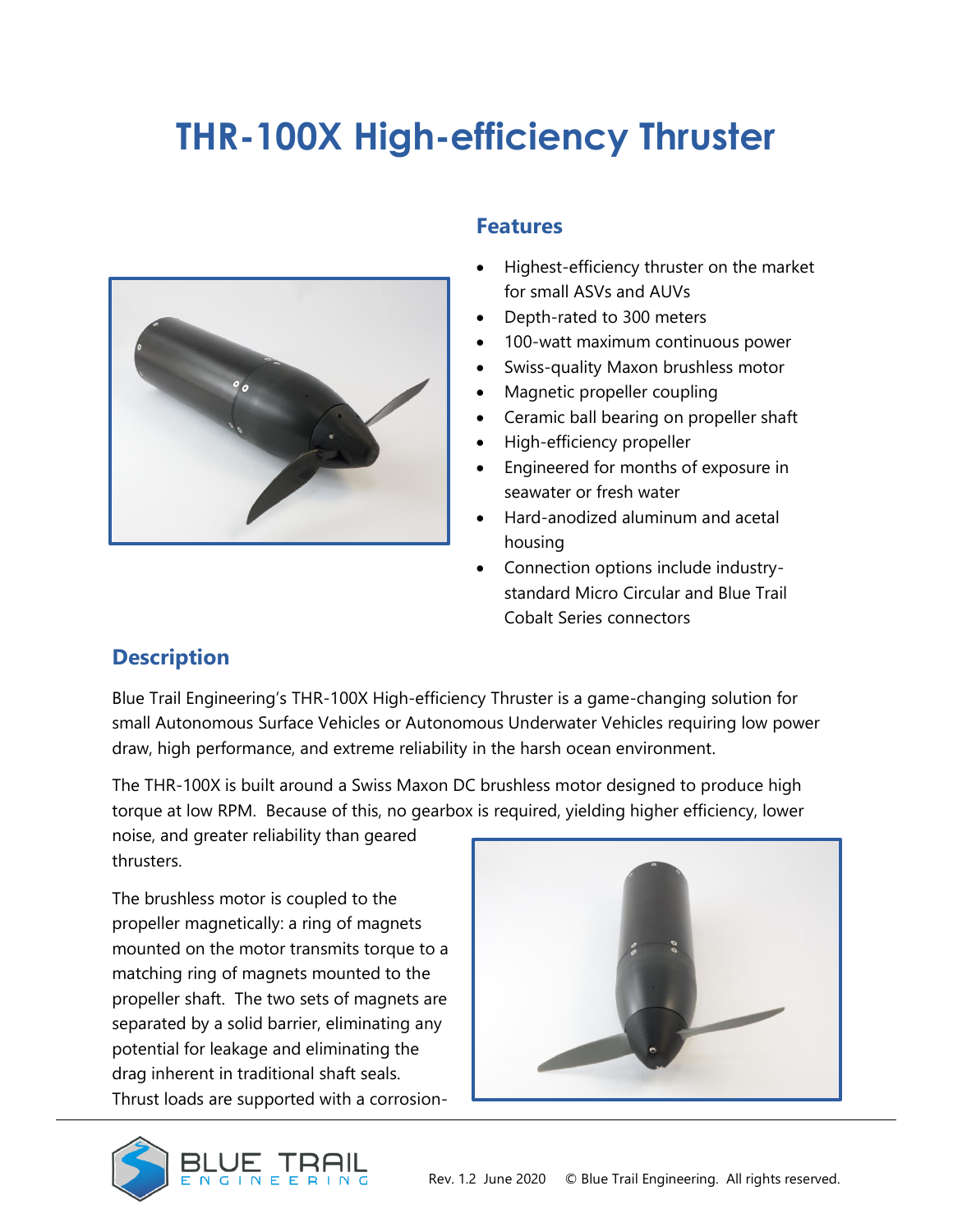free ceramic ball bearing on the propeller shaft, producing drastically lower drag and wear than plastic bearings.

The THR-100X is rated to 300 m depth. Its housing consists of hard-anodized aluminum and acetal components with dual O-rings for reliable sealing.

An efficient, durable, fiber-reinforced propeller with 8-inch diameter and 6-inch pitch is standard on the THR-100X, but other sizes are available. Contact Blue Trail Engineering for assistance with choosing a propeller to maximize performance in your particular application.

A brushless motor controller (not included) should be housed external to the thruster and connected with a standard 3-wire connection. The THR-100X is available with two connection options: the Blue Trail Cobalt Series bulkhead connector or the SEACON MCBH-3M wet-mate bulkhead connector.

#### **Performance**

The graphs below show power draw as a function of thrust for both the standard 8X6 propeller, which is optimized for a forward speed of approximately 1 m/s, and a 9X4 propeller, which is optimized for zero forward speed.



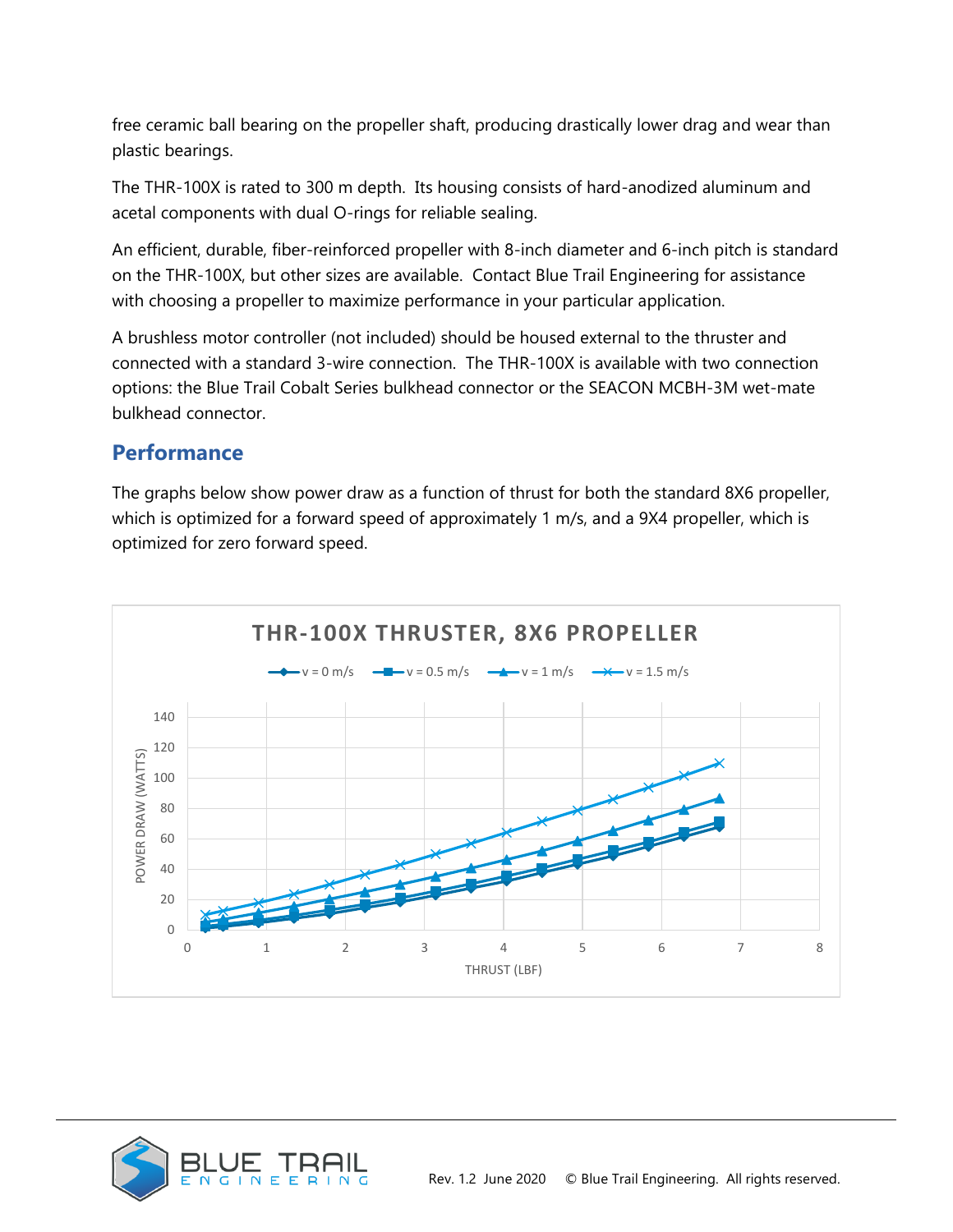

# **Specifications**

| Environmental                  |                                         |  |
|--------------------------------|-----------------------------------------|--|
| Depth Rating                   | 300 meters                              |  |
| <b>Operating Temperature</b>   | $0^{\circ}$ C to +50 $^{\circ}$ C       |  |
| Motor                          |                                         |  |
| Motor Type                     | Maxon 634043 3-phase brushless inrunner |  |
| <b>Torque Constant</b>         | 0.115 Nm/A                              |  |
| Speed Constant                 | 83 RPM/volt                             |  |
| Maximum Voltage                | 20V                                     |  |
| Maximum Continuous Current     | 5.4A                                    |  |
| No-load Current                | 0.4A                                    |  |
| Number of Pole Pairs           | 8                                       |  |
| <b>Materials</b>               |                                         |  |
| Housing                        | Hard-anodized aluminum, acetal          |  |
| Propeller Shaft                | 316 stainless steel                     |  |
| <b>Propeller Shaft Bearing</b> | Ceramic ball bearing                    |  |
| Propeller                      | Fiber-reinforced plastic                |  |
| Size/Weight                    |                                         |  |
| <b>Dimensions</b>              | 69.5 mm OD X 257 mm length              |  |
| Weight in Air                  | 2200 grams                              |  |
| Weight in Water                | 1400 grams                              |  |